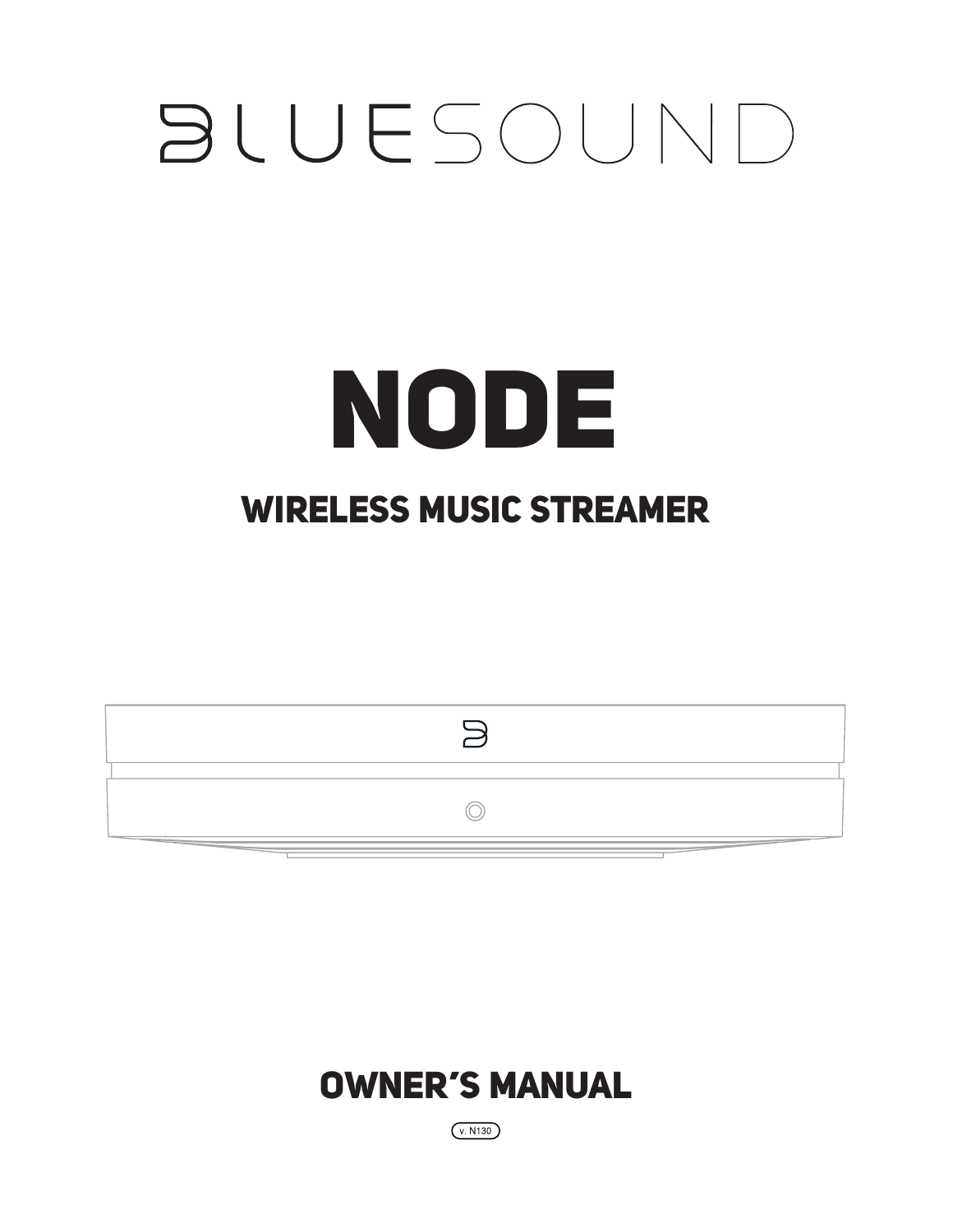#### **Included Accessories**



Thank you for purchasing your NODE. It is the gold-standard of hi-resolution, multi-room audio players, a network music streamer that works with any amplifier or active speakers to conveniently bring the enjoyment of hi-resolution music to everyday life.

**UNLOCK THE WORLD OF HIFI.** The NODE is the ultimate HiFi streamer that easily connects to any amplified stereo system to help you discover a universe of audio streaming. With all the inputs and outputs to please the most ardent audiophile, the NODE connects your gear to all the music ever recorded.

**TAKE YOUR HIFI WI-FI.** Enhanced dual-band Wi-Fi provides best-in-class performance even in crowded airspace. Bluetooth performance benefits from state-of-the-art aptX HD, supporting 24-bit streaming directly from your device, and the ability to transmit studio-quality music from the NODE out to Bluetooth headphones, while built-in AirPlay 2 makes for easy integration into the Apple ecosystem. Of course, the premium DAC design means that no matter what or how you're streaming, the NODE helps you listen in audiophile-grade quality.

This Owner's Manual will provide you with a more detailed overview of your NODE and its features. It also includes some troubleshooting tips and tricks and networking best practices. The Quick Setup Guide included with your NODE will help you get it on the network and ready to listen to your music.

**FROM ANYWHERE TO EVERYWHERE.** Seamlessly connect the NODE to multiple Bluesound speakers throughout your home with the BluOS Controller App and create an intuitive multi-room music system unlike any other. The NODE is easier to control than ever – from a smart device with the BluOS App, a computer, touch panel controls with presets, voice assistants like Siri, Alexa, or Google Voice, or by programming your own IR remote. The NODE can also be built into smart home control systems for a premium whole-home audio integration.

If you need more help or information please visit support.bluesound.com or send us an email at support@bluesound.com

#### WELCOME TO #LIVINGHIFI





230 V AC Power Cord

Ethernet Cable



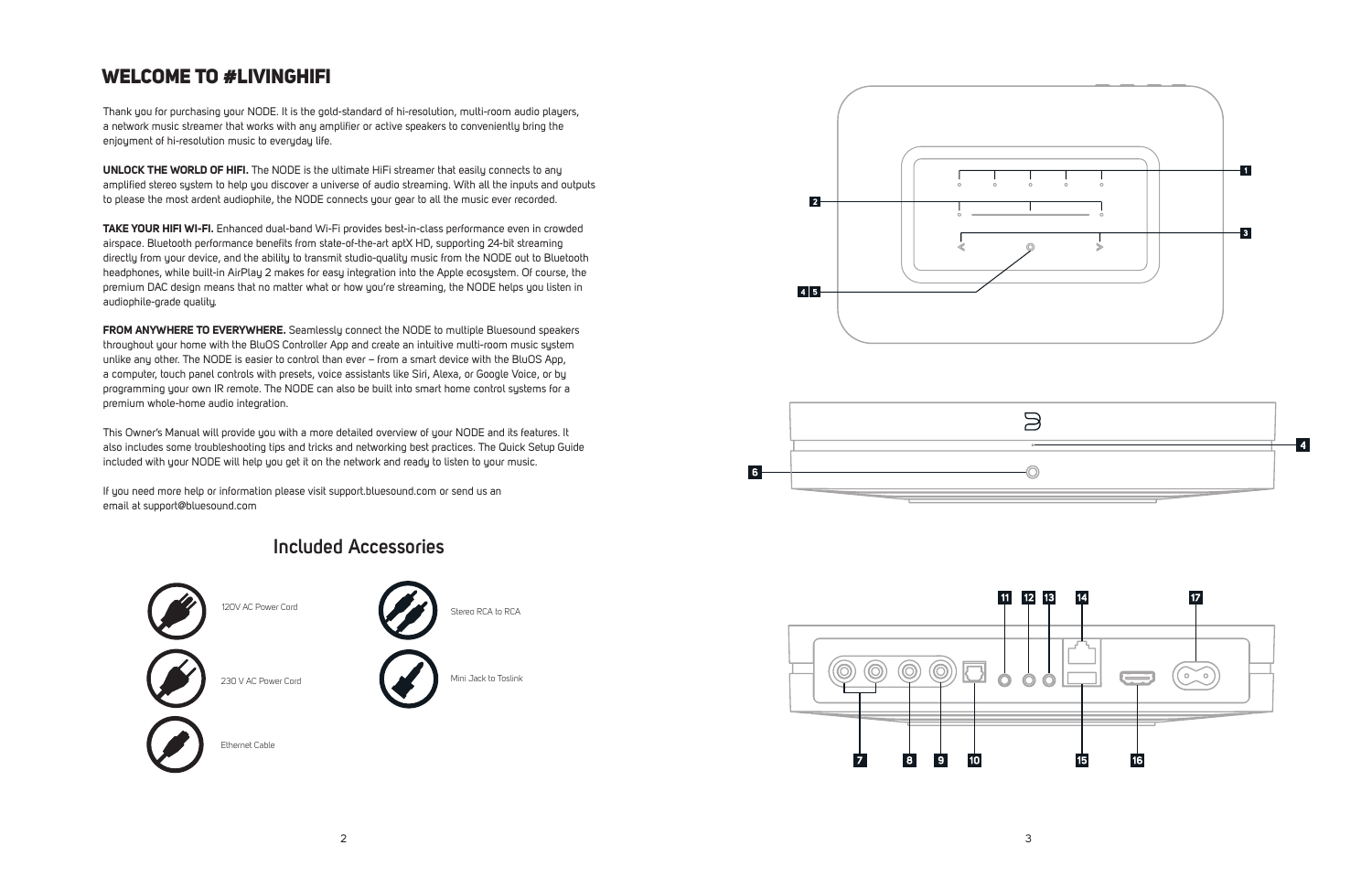**COAX OUT** Using a coax cable (not provided), connect one end to the COAX OUT of the NODE and the other end to the corresponding coax input of compatible devices such as receivers, computer soundcards or other digital processors.

**OPTICAL OUT** Using a Digital Optical cable (not provided), connect one end to the OPTICAL OUT of the NODE and the other end to the corresponding digital audio input of compatible devices such as receivers, computer soundcards or other

NODE and the other end to the corresponding analog output of other compatible devices. The source will show as an Analog Input in the BluOS App. Using the 3.5mm Mini Jack to Toslink adaptor (included with the NODE), a digital optical

**LAN PORT** The LAN PORT connection can be used with the Ethernet cable provided. This is an optional connection since the NODE can be connected to the network through a Wi-Fi connection to your router. To setup the NODE using the LAN Port a Wired Ethernet connection is required. Using the Ethernet cable provided, connect one end of the Ethernet

**TRIGGER OUT** A 12V DC signal is available using TRIGGER OUT. The 12V DC signal can be used to control or activate

**IR IN** An infrared extender can be connected to allow for programmable learning remotes to control volume and source

**USB OUTPUT (TYPE A)** The NODE is capable of transferring digital audio (USB Audio 2.0) through to an external DAC via the USB Type-A slot. Using a USB cable (not provided), connect one end to the USB output of the NODE and the other end to the corresponding USB input on a separate DAC device. Select your USB DAC from the NODE's Audio settings page in the BluOS App to bypass the NODE's internal DAC via USB audio out. *\*this feature will be available through a future* 

**1 PRESETS** The NODE has 5 programmable preset buttons. These presets are configured using the presets menu in the BluOS App.

- Connecting via the Coax Out will bypass the NODE's internal DAC. **9**
- digital processors. Connecting via the Optical Out will bypass the NODE's internal DAC. **10**
- **OPTICAL IN/ANALOG IN** Using a 3.5mm Stereo Audio Cable (not provided), connect one end to the Analog In of the source can also be added. This will appear as Optical Input in the BluOS App. **11**
- other external devices equipped with a corresponding 12V trigger input using a 3.5mm mono audio cable. **12**
- selection when a NODE is stored in a way that the front panel IR sensor is not visible. **13**
- cable to the LAN port of your wired Ethernet broadband router and the other end to the NODE's LAN port. **14**
- **USB INPUT (TYPE A)** Connect a USB mass storage device to the USB input. Typical USB mass storage devices **15** compatible with the NODE include portable flash memory devices and external hard drives (FAT32 formatted).
- *BluOS software update.* **15**
- **HDMI eARC** Using a HDMI cable (not provided), connect one end to the eARC input of the NODE and the other audio playback is supported, please ensure your TV settings are set accordingly. **16**
- **17**

end to an ARC-enabled HDMI output on your television. You may be required to enable ARC in your TV settings. Consult you TV user manual for more information. The source will appear as HDMI ARC in the BluOS App. Currently only PCM

**PREVIOUS TRACK/NEXT TRACK** These buttons can be used to go back to the previous track  $\leq$  or skip to the next track  $\geq$  in your current play queue.

**4 STATUS INDICATOR** Below is a table of the LED blink codes and their corresponding descriptions

**VOLUME SLIDER/TAP** Use the LED slider to vary volume level. Tap the • buttons at either end of the slider to vary the volume level in 1db intervals, or tap the slider in the direction you wish to adjust to vary the level by 3db intervals. These volume tap methods allow you to fine-tune your volume setting. **2**

> **AC MAINS INPUT** The NODE comes supplied with two separate AC power cords. Select the AC power cord appropriate for your region. Before connecting the plug to the wall outlet, connect firmly the other end of the AC powercord to NODE's AC Mains input socket. Never force the plug into a wall outlet. An adaptor may be necessary in certain regions. Always disconnect the plug from the wall outlet first, before disconnecting the cable from the NODE's AC Mains input socket.

| LED BLINK CODE                   | <b>DESCRIPTION</b>                                 |
|----------------------------------|----------------------------------------------------|
| Short blue flash, then red       | Powering up, rebooting the unit                    |
| Solid green                      | Hotspot Mode                                       |
| Flashing green                   | Connecting to Network                              |
| White pulse                      | Software update available                          |
| Solid red                        | Upgrade Mode                                       |
| Alternate flashing red and green | Upgrading                                          |
| Flashing blue                    | Mute Mode                                          |
| Solid white                      | Indexing                                           |
| Solid blue                       | Connected to Network - ready to use with BluOS App |
| Flashing red                     | Factory Reset in process                           |
| Solid purple                     | Hotspot Mode timed out                             |

**PLAY/PAUSE BUTTON** This button has multiple functions – a visual indicator of network connectivity and a PLAY/PAUSE button. For a full listing of LED Blink Codes, please see #4 – Blink Codes. For an ungrouped Player, press the button to Play and Pause the stream. If listening to an internet radio stream, the Pause- function will work for 30 seconds. At this point, the buffer is full and the stream will Stop. When a Player is grouped, pressing the PLAY/PAUSE button will Mute that Player while other Players continue the stream. The Player's LED will flash blue when muted. This button is also used for Factory Reset functions. See steps for Factory Reset later in this manual. **5**

- **HEADPHONE JACK** A 3.5mm headphone jack is located on the front of the NODE. **6**
- **AUDIO OUT** Connect to the corresponding analog audio input of an amplifier, receiver, stereo system or active speakers. Connecting via the analog audio out will use the NODE's internal DAC. **7**
- **SUBW (SUBWOOFER) OUT** A subwoofer can be connected directly to the NODE. Connect SUBW OUT to a powered ("active") subwoofer. Alternatively, you can connect the NODE to a Bluesound subwoofer over the network. **8**

**3**